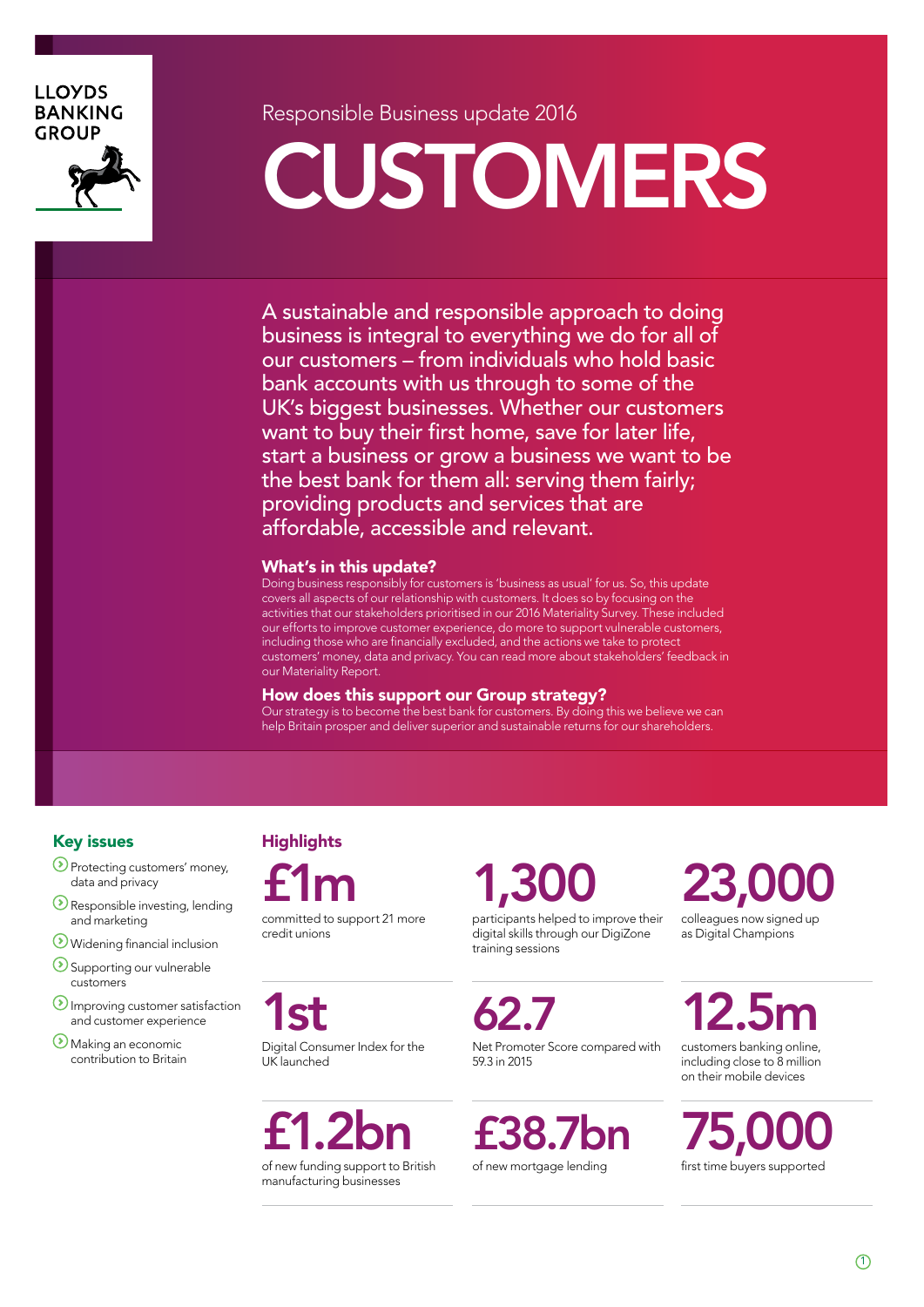# **Example 2 Protecting customers' money, data and privacy**

We invest continuously to improve the security measures that protect customers' data and privacy.

We protect our 25 million customers using state of the art security measures, including secure log-on and log-off features as well as systems that detect possible anomalies in calls we receive and highlight fraudulent payments in real time. We help customers keep themselves safe by providing best practice information and championing public information campaigns, such as Take 5.

We're a strategic partner of Get Safe Online, a joint initiative between the Government, the National Crime agency and many public and private sector organisations. In 2016, we made a significant contribution to the Joint Fraud Task Force, which brings together government, law enforcement and industry partners to set a strategic direction for fraud prevention measures. In London, the Task Force has spearheaded the Banking Protocol, enabling bank colleagues to request immediate police support when they believe that customers are being targeted by fraudsters. We'll champion the Protocol's national rollout in 2017.

To protect our customers, we consistently invest in security technologies, processes and training for colleagues. We also provide customers with information and advice that helps them to improve their own money and data security by taking simple but

effective steps. Financial Fraud Action estimates that consumers in the UK lost £775m in financial fraud during 2015 so tackling this problem is a priority for us. We're doing this through the introduction of new technology, such as Pindrop, a system for identifying telephone fraud.

We take positive action and work closely with legislators and regulators to make sure that the products we offer customers are not used for criminal purposes, for example money laundering or financing terrorist activity. We monitor unusual activity on all customer accounts and use advanced technology to detect any potentially criminal activity. If we spot anything suspicious we take immediate and appropriate action. All Group colleagues are aware of our Anti-Money Laundering and Counter Terrorist Policy and can access specialist training to understand how they can help to protect the Group and our customers.

### Tackling telephone fraudsters

This year we've called time on telephone fraudsters with a European first – introducing new technology to protect 30 million customers from telephone fraud. The PhonePrinting™ technology developed by call centre fraud experts, Pindrop, is already in use across the US, where it has helped prevent millions of dollars of fraud. It creates an audio fingerprint of each call, analysing 147 unique features to identify suspicious calls.

# **8 Responsible investing, lending and marketing**

We lend invest and lend responsibly, in line with our own low-risk business model and customers' ability to meet their repayments. This starts with the low-risk products we create, the transparent way in which we market them, the credit worthiness processes we use and the support we offer our customers when they enquire about a mortgage or loan.

As a Group, we recognise the need to address climate change, protect biodiversity, support local communities and ensure human rights are protected – so it follows that we assess and manage the social, ethical and environmental risks associated with our lending and the Group is a signatory to the Equator Principles. They provide a further framework for determining, assessing and managing social and environmental risks in project finance transactions.

Our Code of Responsibility states that we don't finance activities prohibited by the international conventions supported by the UK government. These include the Oslo Convention on Cluster Munitions and the Ottowa Treaty on Anti-Personnel Landmines. Colleagues in Scottish Widows who offer investment funds to customers do so in line with our Responsible Investment Governance Framework, the Stewardship Code and the UN Principles of Responsible Investment.

### Responsible mortgage Lending

Through our Product Management process, we continuously review all of our new and existing mortgage and loan products, to ensure that they deliver fair value throughout their use by customers. The process takes into account risk management and the way in which products are explained to customers. Our focus is on doing the right thing for our customers, which as a responsible lender can mean saying no to an application when we do not believe it to be in the customer's interest. Our colleagues are trained to provide guidance ensuring we can better support customers in understanding the rationale for our decisions and outlining what customers can do to improve their chances of being successful in any future application.

### Responsible marketing

We market our brands, products and services in ways that are accurate and easy for our customers to understand, so that they can make informed choices about what's right and wrong for them. Getting it right for customers is in their interest and ours, because it means better outcomes for them and better business for us, including fewer customer complaints. The customer journey transformations we've completed over the past two years have all helped to make our marketing more customer-focused. We've also become more diverse in our marketing campaigns, featuring a wider cross-section of Britain, including our incredibly popular 'He said yes!' ad, which featured a same-sex marriage proposal.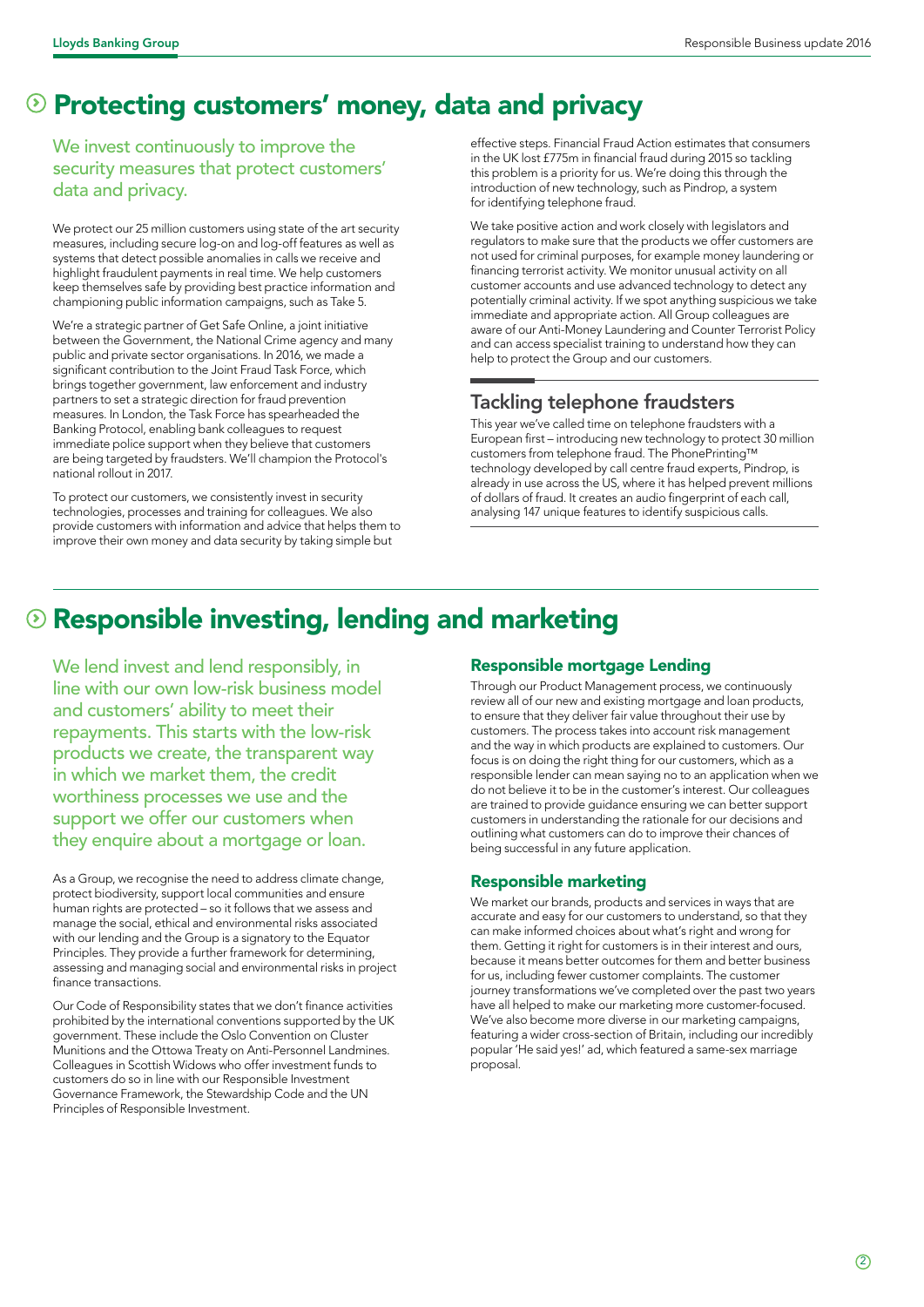# Widening financial inclusion

We want to do more to help customers who are financially excluded or at risk of becoming so.

Our financial inclusion strategy, launched in 2014, focuses on four strategic themes: providing accessible products and services that meet customers' needs; improving awareness and understanding of the impacts of financial exclusion across the bank; working in partnership with and signposting to other organisations that might be better suited to meet customer needs; and continuing to invest in financial education.

Opening a basic bank account can be the first step towards financial inclusion for many customers. In 2016, we provided almost 350,000 new basic bank accounts and helped 70,000 customers upgrade from basic to more mainstream products. We recognise that not having the right ID can be perceived as a major barrier to opening an account, so we aspire to reach each customer as an individual and ensure colleagues are equipped to accept many different forms of ID. We know we have more to do to achieve this level of personal service.

### Supporting Britain's Credit Unions

As part of our commitment to increase financial inclusion for disadvantaged people across Britain, we announced a further £1m to support 21 credit unions in January 2016, the second tranche released from our £4 four-year commitment. An independent grants committee works with the Credit Union Foundation to decide which credit unions are supported. Our funding should allow each Credit Union to lend more, resulting in an increase in total Credit Union lending of £20 million between 2014 and 2017. Credit Unions play a crucial role in helping people access finance in a safe and responsible way. To date, we have supported 36 of them through our commitment.

### Helping Riverside Credit Union in Liverpool



This year, we've provided an additional £1 million to help credit unions support more customers. In Liverpool, we've helped Riverside Credit Union to provide a better service for more members. Riverside serves around 5,000 people, most of

them mothers, aged 18-30, by providing safe, affordable loans and saving services. They've used a £17,000 grant to create a members website that's designed and built by a local business. The website makes it easier for people to reach Riverside on their devices and frees up staff from answering calls so they can process more application. Riverside is also employing three apprentices, helping young people find a way into employment. "Thanks to this additional financial support, we've built a website that helps our members budget more effectively." Mike Knight, Manager, Riverside Credit Union

### Contributing to a 'Banking for All' report

During 2016 we worked with the think-tank Demos to explore some of the key issues facing people who are financially excluded, including the role of digital technology, education and credit unions. The project, which brought together politicians, civil servants, and charitable organisations, produced the 'Banking for All' report, which puts forward recommendations about how to tackle financial exclusion. These include better signposting of services, banks running money awareness courses for customers and joint campaigns promoting digital banking.

### Building Britain's digital skills to drive financial inclusion

There's increasing evidence that individuals, businesses and charities pay a cost if they don't make best use of digital communications and that building Britain's digital skills can widen financial inclusion in today and in future. Based on our Lloyds Bank Consumer and Business Digital Indexes, which we publish every year, almost 6 million adults in Britain have still never used the internet, more than 1 million SMEs lack basic digital skills and charities who don't accept online donations lose out as a consequence. This is why we've made building Britain's digital skills a priority for 2016 and beyond.

To enable more people to access the benefits digital communications bring, we've worked with Doteveryone (previously Go ON UK) to deliver community based digital skills training in branches, using designated DigiZones throughout 2016. During these DigiZone sessions, which are open to customers and non-customers, our LBG Digital Champions are on hand to help individuals, businesses and charities improve their digital understanding and skills. These digital workshops, which were run with partners that included Google, Reason Digital and Hugo Fox, reached more than 1,300 participants this year.

We've produced an e-learning course for colleagues called Digital for Life designed to enable all colleagues across the Group to access the benefits of being online. Over 1,200 colleagues completed it in the last 2 months of 2016. We've also increased the number of colleagues enrolled as Digital Champions to more than 23,000 by the end of 2016, beating our Helping Britain Prosper Plan target of 20,000 by 2017. Every Digital Champion pledges to improve the digital skills of at least two individuals and organisations a year.

### Lloyds Bank UK Business and Consumer Digital indexes

Our Business Digital Index (published for the third time in 2016 in associate with Accenture) and our Consumer Digital Index (launched this year) help us understand current and future digital trends. Some are positive: for example, 65% of small businesses now use digital reduce costs and the number of charities accepting online donations has doubled since 2015; others are negative, with an estimated 12.6 million individuals still lacking basic digital skills and 78% of all sole traders making no financial investment to improve their digital capability.

### Helping small businesses and charities become more digitally effective

Running the Lloyds Bank UK Business Digital Index helps us highlight ways in which we can make the biggest impact. Now in its third year, the Index highlights both positive and negative trends. We use the results to focus our interventions more effectively, highlighting the need to help charities in particular, as 51% still only have the most basis digital skills. To address this, we've run digital workshops in branches across Britain this year, and massively increased to number of colleagues enrolled as Digital Champions, who will share their digital expertise with as many small businesses, charities and individuals as they can.

### Promoting improved financial wellbeing through digital

In January 2016 we launched the UK's first Consumer Digital Index, the largest ever data-led study of its kind, involving 1 million people. It measures the link between financial wellbeing and digital know-how, showing clearly that people who maximise digital gain real financial advantages and consequently report greater overall wellbeing. This new Index reinforces the importance of the actions we're taking to improve our customers' digital capabilities.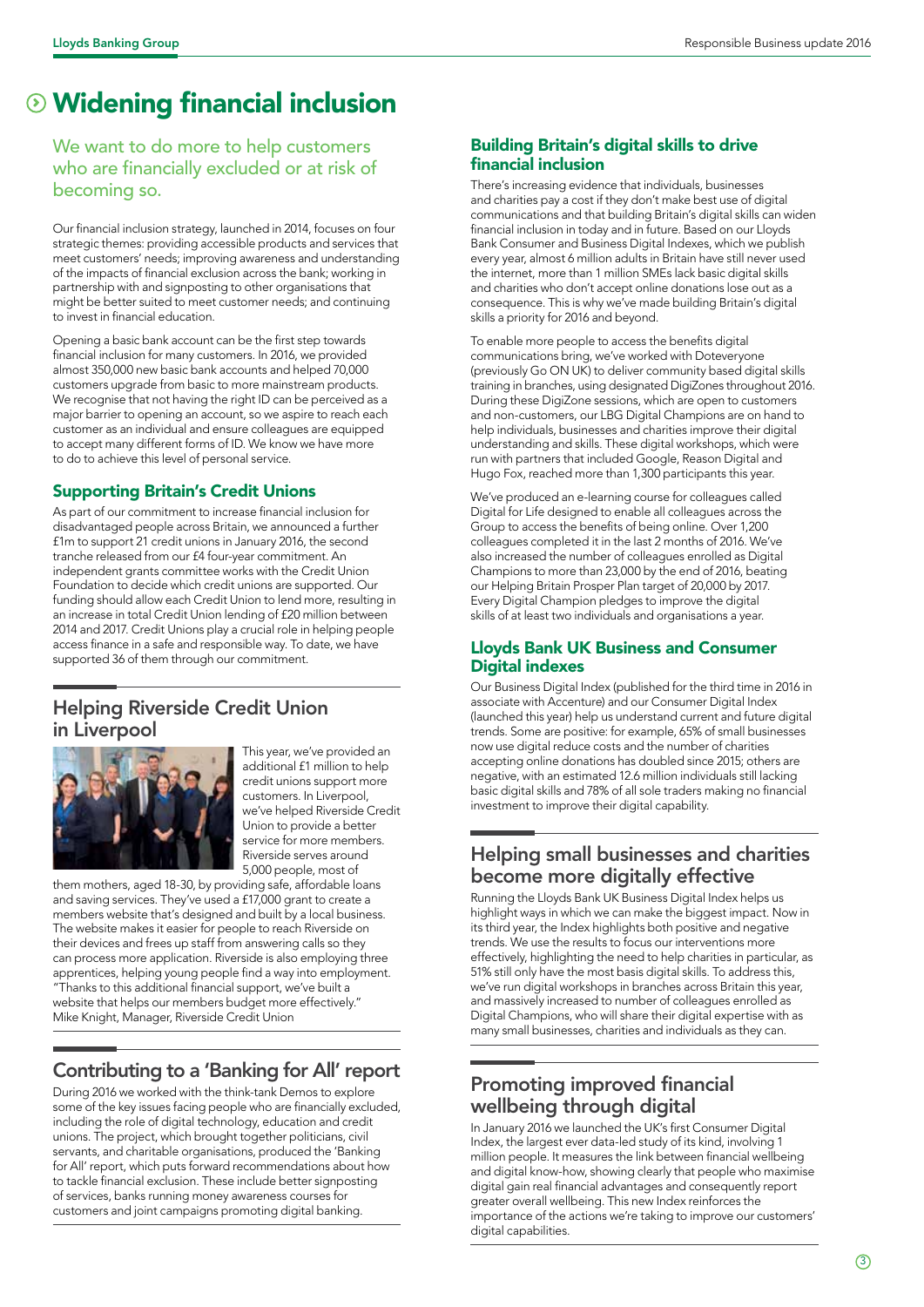# **Supporting our vulnerable customers**

Ensuring our products and services are accessible and suitable to the individual needs of all our customers is at the heart of everything we do. We want to consistently offer them the best experience when they need our support.

This year we've made further improvements to the way we serve customers who are bereaved, worked with a number of third sector organisations, including Macmillan, to improve experience and outcomes for customers affected by cancer, and reviewed our websites and mobile banking services with the needs of disabled customers in mind.

### Making digital banking work for disabled customers

Digital banking has the potential to transform banking for around 4 million vulnerable customers, particularly for those with illnesses or disabilities that make it difficult to get to a branch. To make sure our digital services meet the needs of these and other vulnerable customers we've carried out a suitability review of our websites and apps with the UK charity, Abilitynet, which helps older people and disabled people of all ages use computers and the internet to achieve their goals. Next year, we'll build on the solid foundations we've laid with Abilitynet in 2016. Our aim is to be the market-leader, offering best-in-class digital banking for vulnerable customers.

# Improving customer satisfaction and experience

Continuous improvements to our products and services, based on an understanding of what customers want and the root causes of customer dissatisfaction, underpin all of the products and services we offer and our efforts to reduce customer complaints.

During 2016 we have emphasised the need to identify, understand and eradicate the root causes of customer complaints. We encourage all colleagues to share their ideas about how we can remove the issues that drive complaints and improve customers' experience.

When customers do complain, we resolve their complaint as quickly as possible, focusing on achieving fair outcomes for them. Where a complaint is referred to the Financial Ombudsman Service they tend to agree with our decisions in the majority of cases.

We welcome the changes the Financial Conduct Authority has made to complaint classification and reporting, which came into effect from June 30 2016. These changes ensure a transparent approach to complaints reporting, ensuring that businesses are clear on the root causes of customer dissatisfaction, and that the volume of complaints that businesses receive are contextualised to the size of the organisation.

### Measuring customer satisfaction

We measure customer satisfaction using the industry standard Net Promoter Score. In 2016, our score was 62.7 compared with 59.3 in 2015, an increase of 3.4 points and an increase of nearly 50% since the end of 2011. We also use internal customer dashboards, which provide monthly feedback on customers' views and experiences of our products and services. Our Board and Group Executive Committee review our customer satisfaction performance regularly.

### **<sup>1</sup>** Improving customer experience

We want to improve the quality of our products and services for all retail and business customers, whether they're thriving, managing quite well or only just getting by.

This year we've stepped up the scale of our Customer Journey Transformation initiative, which is making us faster, simpler and more efficient to do business with for all customers, whether they prefer to reach us in branch, by telephone or digitally. We've focused particular attention on more vulnerable customers, including those traditionally excluded from mainstream banking because of their current financial circumstances, because they lack valuable digital skills, or find it difficult to access products and services due to illness or disability.

By the end of 2016, we had completed improvements to eight of our ten planned 'transformation journeys'. We will launch the final two, Personal Account Servicing and Commercial Servicing, in 2017. These are particularly important as they effect most of our customers.

### Making digital mainstream

The world's changing fast and increasingly people want to access products and services digitally, including their bank. We're developing a multi-channel offer driven by the way our customers want to reach us. With 25 million customers we're not only the UK's largest retail and commercial bank but also its biggest digital bank, with 12.5 million customers banking online, including close to 8 million on their mobile devices. Fifty four per cent of our small business customers bank online. Our mobile customers are using apps that achieve top ratings in App & Play Stores, reinforcing just how much their design is driven by our customers' needs and preferences. We're building the digital services they want.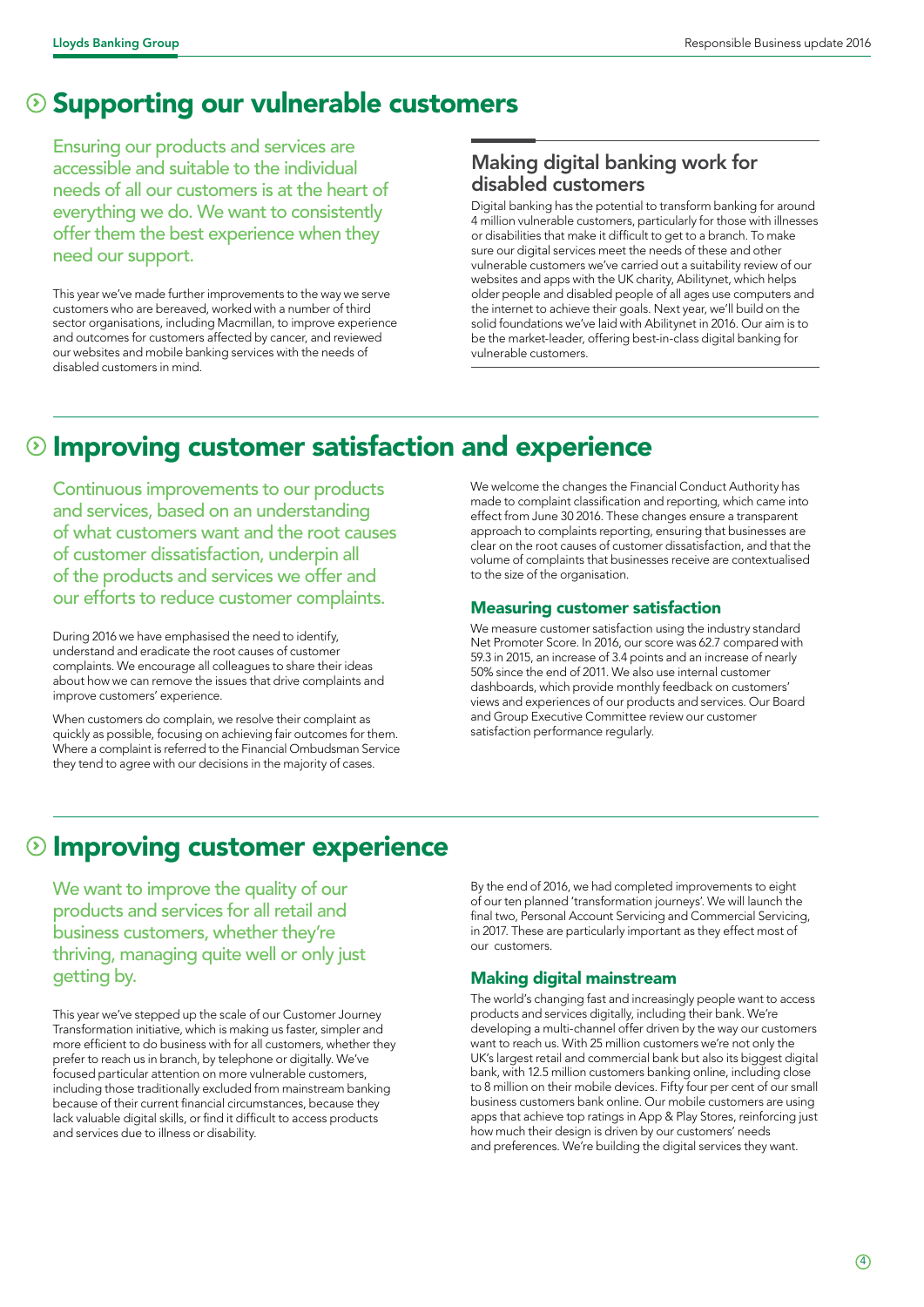## **<sup>1</sup>** Improving customer experience (cont.)

We're leading the way in promoting digital skills amongst our customers and in their communities. In 2015, we launched a first of its kind partnership with the library network, which involves Halifax colleagues promoting digital skills in libraries and in 2016 Bank of Scotland was the first bank to sign the Digital Participation Charter as part of our commitment to promote the benefits of digital in voluntary organisations. We're also working together with Doteveryone, the Good Things Foundation and the Board of Digital Leaders to deliver skills training across the UK. You can read more about our work to promote the benefits of digital skills for charities and local communities in our 2016 Communities Update.

#### What's new in digital banking this year?

- Digital banking in branch is becoming increasingly popular, with 40,000 savings accounts opened using digital technology that cuts the time it takes to open an account to under 25 minutes compared with 45 minutes for manual applications.
- More than 100,000 digital applications have been made to open children's savings accounts in 2016 – with the time it takes to do so cut from around an hour to just 10 minutes.
- An online one-click 'do you qualify' test for loans has produced a 50% drop in customers who are not currently creditworthy starting the process – saving time for them and for us.
- Some of our remortgage customers can now complete the whole application process online using our webchat service and uploading all documents electronically.
- Lloyds Bank and Halifax customers can now speak with a mortgage advisor face-to-face on screen using video meeting technology and 95% of those who do rated the experience positively.

### 'Selfie' banking arrives

Using an app developed by our technology teams, customers can now open a Bank of Scotland Classic account using 'selfie' photos of themselves and of other required identity documents. As a result, decisions about current account applications can now take less than an hour rather than several days. 'Selfie' banking has resulted in a 24% increase in customers opening a Classic account.

We're continually reviewing current and future trends in banking as well as emerging technologies inside and outside of our sector. Our customer innovation labs test and trial new ideas and technologies with our customers. In 2016, they ran more than 30 trials, including 'Personetics' – the use of real time predictive analytics to anticipate customers' changing needs and send them relevant service reminders and alerts.

#### Improving digital for business customers

Our mission is to help more businesses reap the benefits of digital and in fact, half a million business and commercial customers now bank digitally with us. During 2016 we piloted one of the most ambitious and complex IT projects ever undertaken, called Commercial Banking Online, which now allows clients to make payments and manage accounts digitally and will ultimately result in a single digital entry point for all our Commercial Banking products.

Only 21% of small businesses are currently using digital to support overseas trade. To help more SMEs trade overseas we launched our International Trade Portal in 2016. It offers businesses a wealth of advice and tools that make trading outside the UK easier.

# Making an economic contribution to Britain

We contribute to the UK economy as a major employer and purchaser, through the commitments in our Helping Britain Prosper Plan and on a significant scale through the products and services we provide for our business customers.

### Supporting British manufacturing

We've provided £1.2 billion of new funding support to manufacturing businesses and, through our £5 million sponsorship of the Lloyds Bank Advanced Manufacturing Training Centre (AMTC) in Coventry, we're helping to train the next generation of highly skilled manufacturing apprentices, graduates and engineers, addressing the widening skills gap that's becoming a major problem for British manufacturing businesses. Our target is that over 1,000 apprentices, graduates and engineers will acquire valuable specialist manufacturing skills by 2020.

The purpose-built training facility at the AMTC is helping to build a reliable pipeline of new talent into British manufacturing by offering a 3-year manufacturing (engineering) apprenticeship. This combines training and the centre with industry placements to ensure apprentices develop the breadth of skills needed to succeed in 21st century manufacturing.

#### Supporting investment in Britain's infrastructure

In 2016 we exceeded our target to support infrastructure projects worth a total of £10 billion within the Group's National Infrastructure Plan. The projects we've supported so far include: finance provision for the Port of Dover, with the creation of its new cargo terminal; the Beatrice Offshore Windfarm, one of the largest private investments ever made in Scottish infrastructure; and the creation of a wood pellet power plant in Teesside, which will generate enough electricity to power 600,000 homes.

#### Supporting British exporters

We committed to help 5,000 clients export for the first time in 2016 and a total of 25,000 by 2020 – supporting the Government's efforts to help 100,000 businesses become exporters through its 'Exporting is Great' campaign. To help new exporters we are taking concerted action in several ways, including providing some useful tools for exporters, such as a new international trade portal to help businesses identify export opportunities, a new internet banking portal and support from more than 300 colleagues specially trained to support international trade.